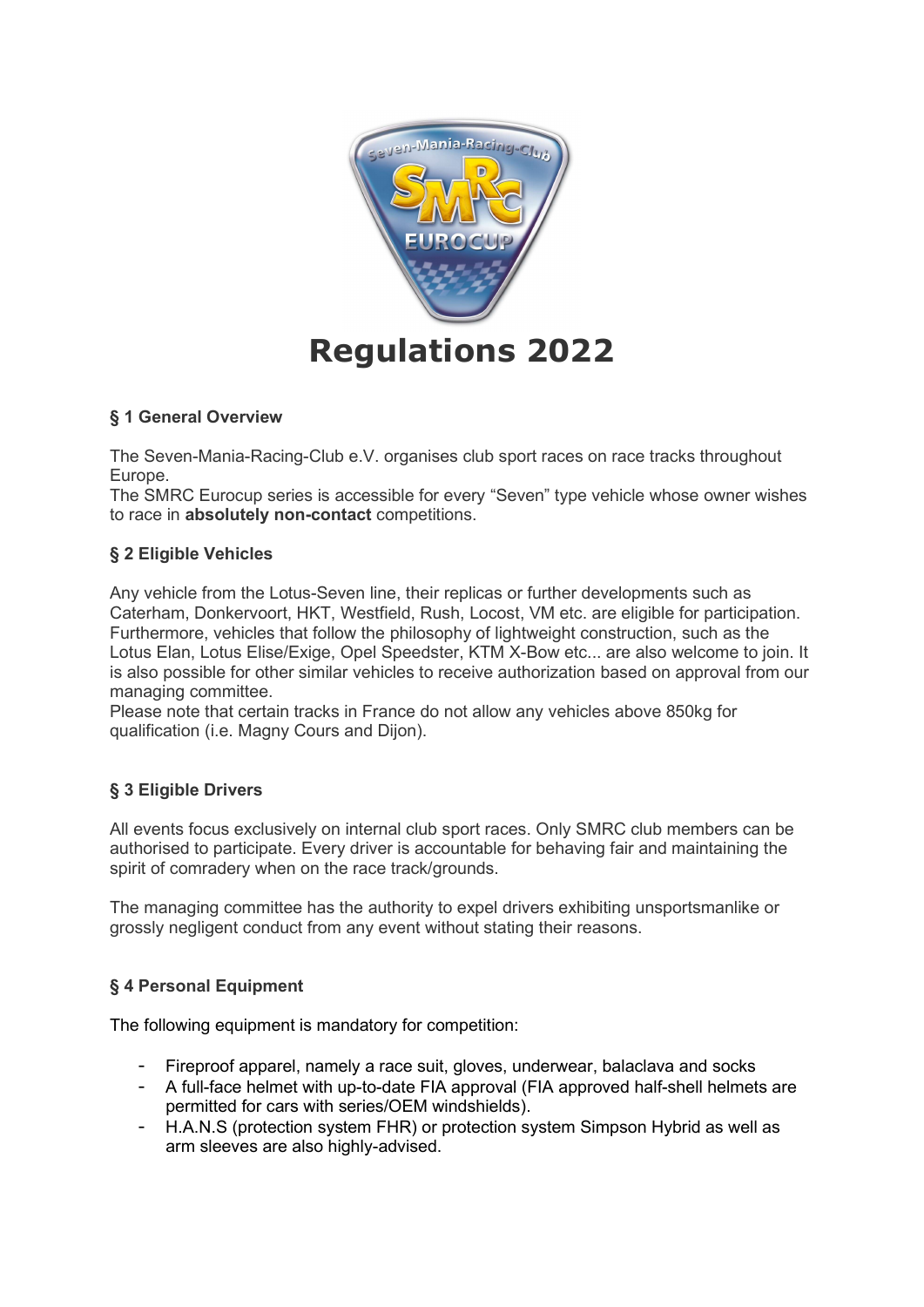# § 5 Assessment

We only stage individual club sport races; without any type of championship series or annual overall standings.

## § 6 Vehicle Classes

All participating vehicles will be divided into the following classes:

Class 1 Includes vehicles with 1.90 to 2.19 kg/bhp Maximum Power: naturally aspirated 280 PS, turbo engine 350 PS

Class 2 + Includes vehicles with 2.20 until 2.49 kg/bhp (i.e. Caterham S3 2,3litre 250 BHP, Engine Honda S2000)

Class 2 Includes vehicles with 2.20 until 2.49 kg/bhp (i.e. Caterham C400, CSR 260 Eurocup)

Class 3 Includes vehicles above 2.5 kg/bhp (i.e. Caterham R 300, R 400 oder 420R)

Class 4 Race cars under Westfield Cup regulations

Class 5 Street car class

Please feel free to contact us in case you are unsure of which class your vehicle falls under.

The qualifying weight used for each calculation includes the overall vehicle weight without fuel. This means each vehicle may not fall below the stated overall class weight at any time during competition.

The managing committee may correct the vehicle classifications, as well as make definite decisions regarding approval and classification. Vehicles below 1.90 kg/bhp are not permitted to compete, unless in an exceptional case without evaluation.

If there are less than 3 vehicles in one class, the class might be amalgamated with the next class above.

# § 7 Time Attack Regulations

There will be between 2-3 training rounds of 20-30 minutes each per event.

A time training round will also take place in addition to the trainings rounds.

The starting positions of each time attack round will be based off the results of the previous training round. In other words, the faster vehicles will be placed up front, with the slower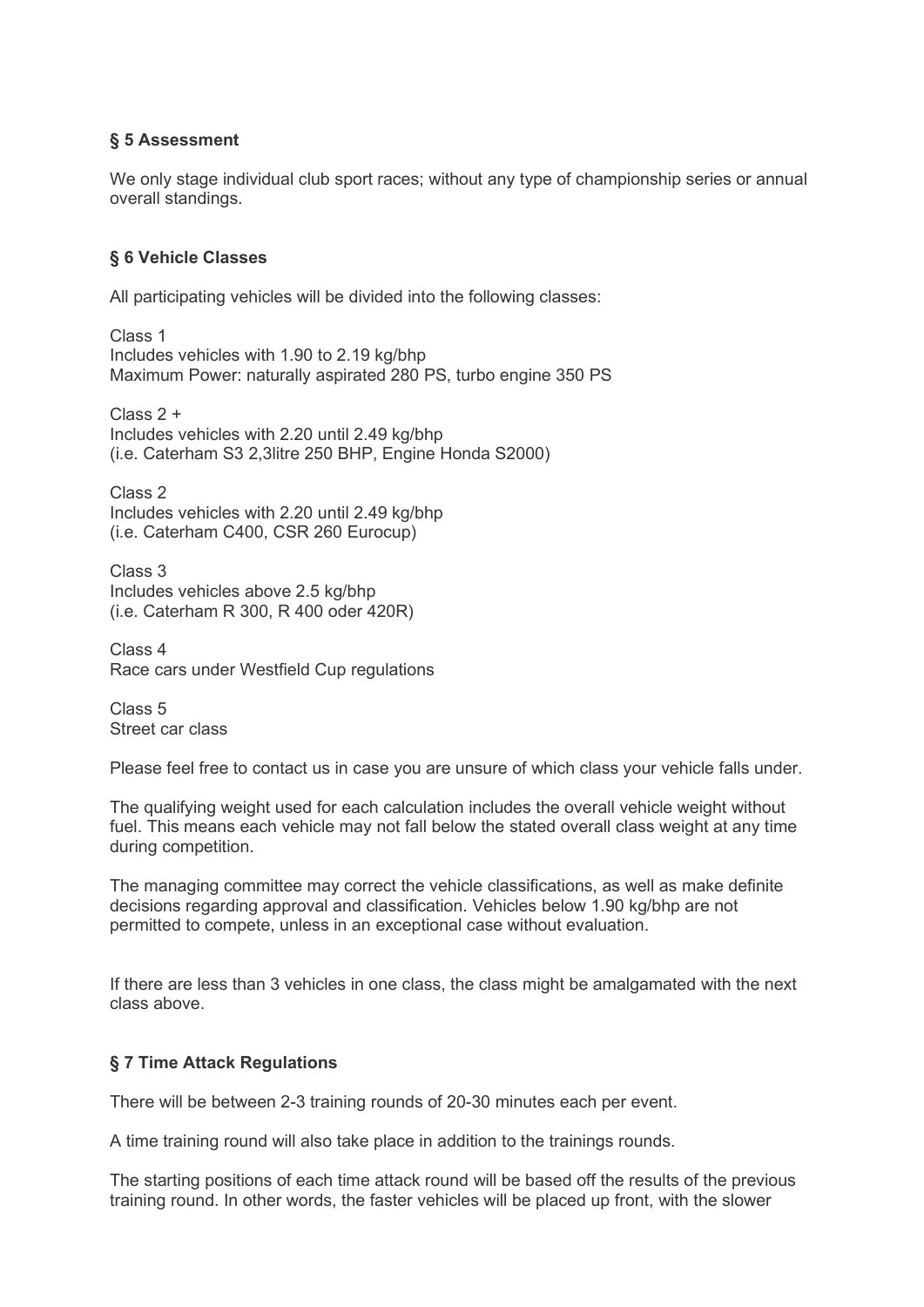vehicles in the back to ensure that faster vehicles will not be hindered by their slower counterparts.

A warm-up round with a moderate pace will also take place to break in each participant's tires. Overtaking is strictly prohibited during this warm-up round. The time attack rounds will follow, with all drivers participating individually in single-file order.

A total of 25 minutes, along with an additional final lap, will be evaluated. The time from each individual's quickest round will be evaluated.

## § 8 Racing-based Regulations

There will be between 2-3 training rounds of 20-30 minutes each per event.

A time training round will also take place in addition to the trainings rounds.

In addition to the training rounds, one to two race rounds will also take place per event.

The starting positions for each race round will be based off the results of the previous timetraining round, or will follow the finishing order from the previous race round. In other words, the faster vehicles will be placed up front, with the slower vehicles in the back to ensure that faster vehicles will not be hindered by their slower counterparts.

A warm-up round with a moderate pace will also take place to break in each participant tires. Overtaking is strictly prohibited during this warm-up round. Afterwards, each vehicle will be placed in either single-file or double-file order based on the respective starting position.

The race consists of a total of 25 minutes, along with an additional final lap. Each vehicles position after the final lap will be evaluated.

Should two race rounds take place, the following point system will be implemented to evaluate each participant.

1 st Place: 9 Points 2<sup>nd</sup> Place: 6 Points 3 rd Place: 4 Points 4<sup>th</sup> Place: 3 Points 5<sup>th</sup> Place: 2 Points 6<sup>th</sup> Place: 1 Point

The fastest individual lap time over both races will be used as a deciding factor in the case of a tie.

Should the track be too congested, the managing committee has the right to allow individual staggered starting for each individual class to ensure the upmost safety.

### § 9 Technical Regulations

All vehicles must possess the follow safety equipment:

- 2kg fire extinguisher or fire extinguishing system with MSA approval
- A wing must be mounted on all 4 wheels and must sufficiently cover each wheel, as seen on series Caterham/Westfield/HKT/Donkervoort models.
- Sufficient headrest(s) for both driver and co-driver are compulsory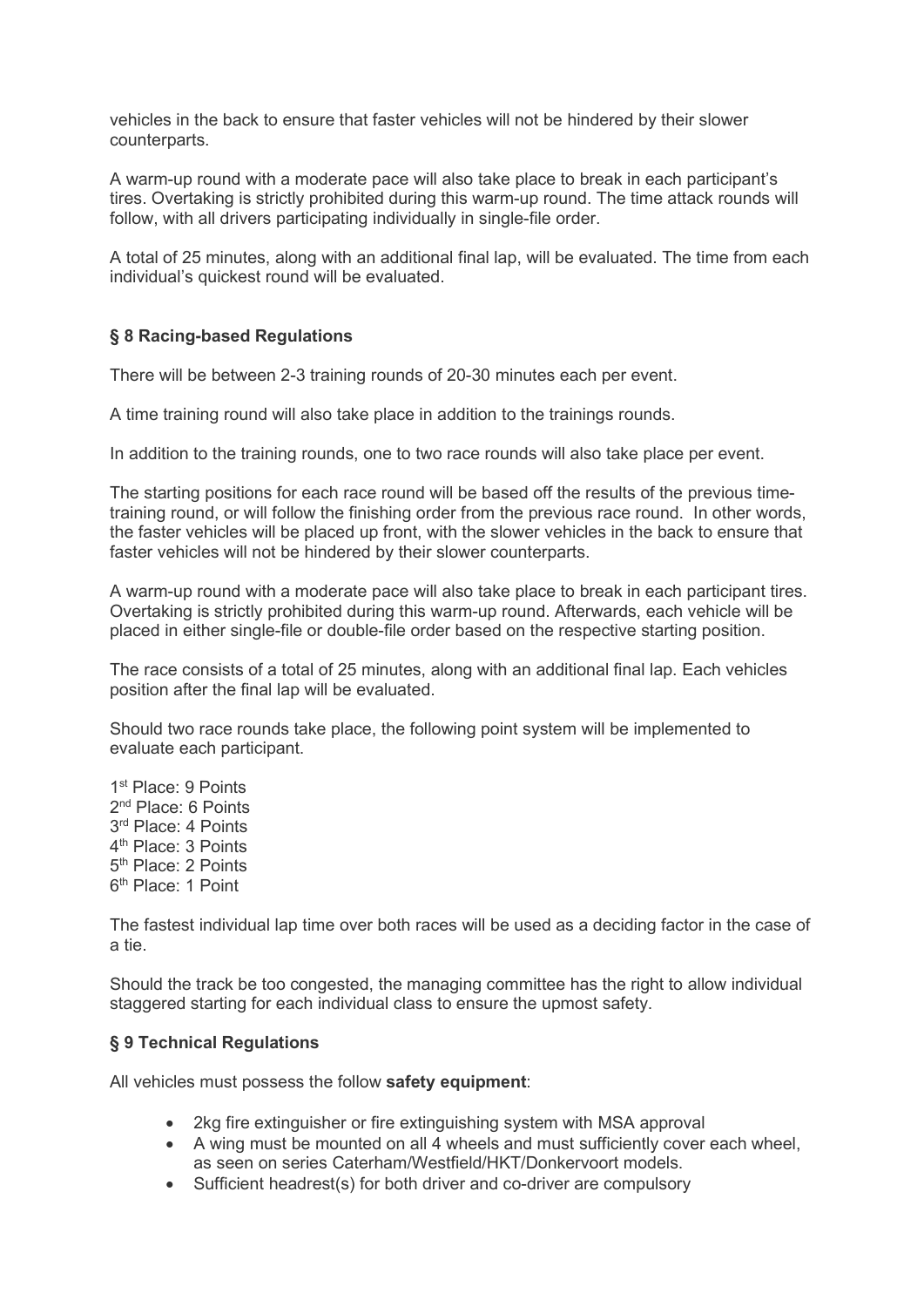- Proper side protection is required for vehicles with an open cockpit. This can either come from a F.I.A-approved side-impact bar, or if the vehicle is equipped with half doors.
- A clearly marked towing hook must be present
- Every vehicle must exhibit a "road worthy" condition at any time of the event, thus eliminating potential dangers from defective/damaged parts (i.e. defective brakes, loosely hanging body panels, etc…)
- All noise regulations are to be followed for each respective track through proper insulation. The track operating staff has the right to exclude any vehicle from participating, which is non-refundable.
- Any Seven vehicles with spoilers that exceed the overall vehicle length, silhouette or footprint are ineligible to compete. This includes all other vehicle types as well, which should only be equipped with the original factory spoiler.
- All wheels must be finished from aluminium or steel. Magnesium wheels, as well as multi-piece wheels with magnesium stars, are not permitted.
- Lotus Elise/Exige + Opel Speedster: The series/OEM roll-over bar and windshield are required
- KTM X-Bow: Please be aware, as of this writing there is yet to be a roll cage available for this vehicle. This means that the driver is much more at risk to being hit with lose/lost parts or wheels due to the open cockpit. It is strongly advised to take the necessary safety precautions!
- S3 Chassis Caterham vehicles with Duratec motors require the following:
- Caterham or Cosworth Roller barrels
- Airbox (caterhamparts.co.uk/other/2812-air-filter-cover-race.html)
- A technical evaluation will take place before every event.

### Street Class:

- FIA rollover bars in conjunction with a series wind/aeroscreen and roll cage are highly-recommend (A certified bar such as the FIA bar from Caterham is the minimal requirement)
- At least a certified 4-point safety belt is required for all Seven-type, Elise, Exige, and speedster vehicles
- The vehicle lighting must follow StVZO guidelines. The front lamps must be taped-off.
- Semislicks must follow StVZO guidelines and should also have been manufactured by either Yokohama, Avon, Toyo, or Kumho
- **•** Certified helmet

### Racing Classes

- All Caterham CSR and SV vehicles are required to be equipped with a Caterham CSR 260 roll cage. In some exceptions, a FIA approved roll-over bar will be deemed approvable.
- All Caterham S3 vehicles with DeDion are required to be equipped with either a Roadsport-,Superlight R or R300 roll cage. . In some exceptions, a FIA approved rollover bar will be deemed approvable.
- All Caterham S3 vehicles equipped with live axle are permitted, on request by the SMRC, to be equipped with either a F.I.A certified cage or a roll cage from an S3 with DeDion, so long as the dimensions due not fall under the original specifications.
- For all other Seven-type vehicle, a roll cage, or in some exceptions, a roll-over bar, is required (as stated above). The cage must come from a certified manufacturer, and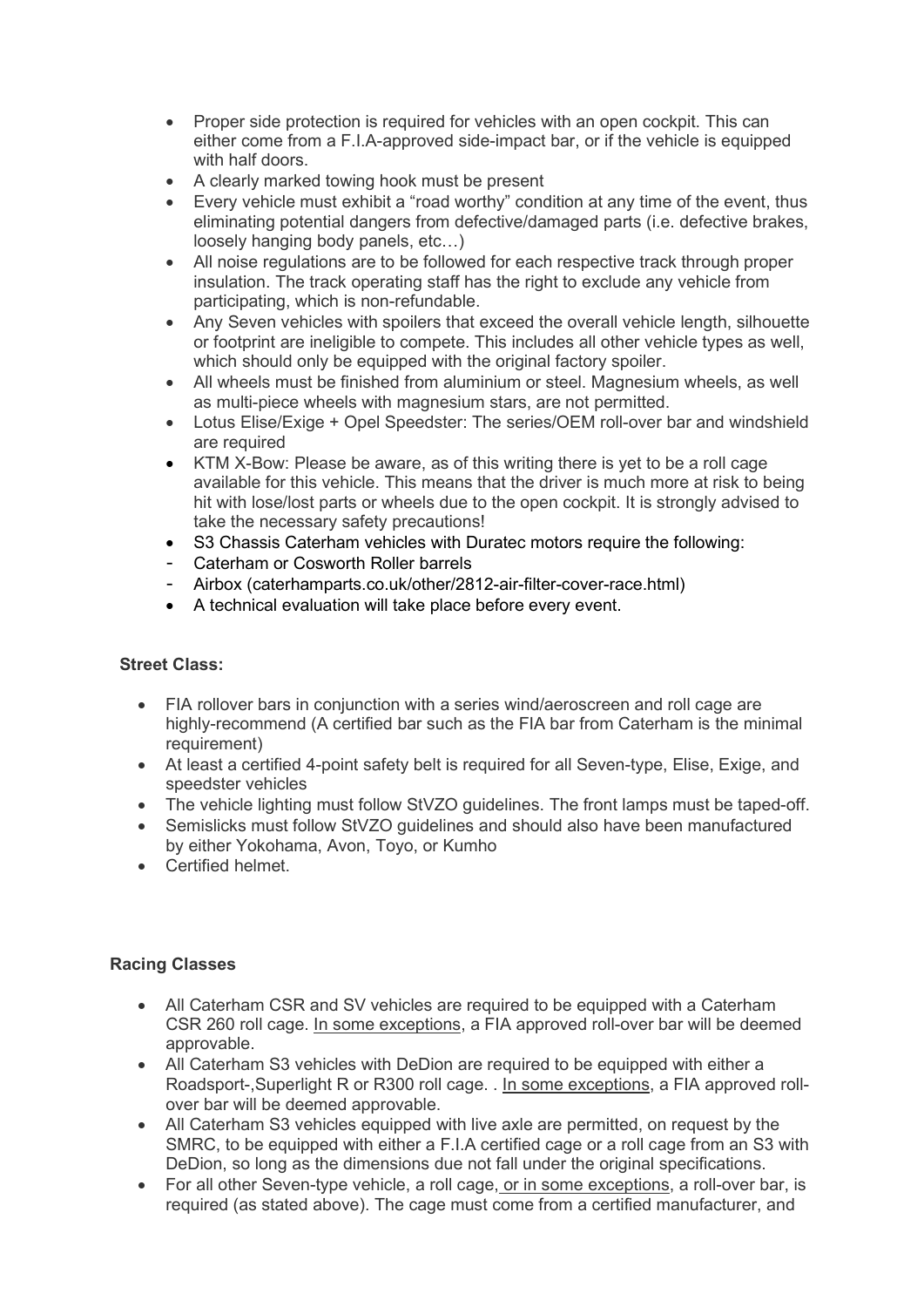must follow F.I.A guidelines as well. This cage will then be inspected and approved by the SMRC committee.

- All roll cages manufactured by HKT are acceptable
- All Lotus 2-Eleven models must be equipped with roll-over equipment that has been officially certified by Lotus
- All racing classes require each vehicle to be equipped with a master battery switch
- All racing classes require each vehicle to be equipped with FIA approved LED Fog lamps, either from Cartek or Caterham
- All racing classes require each vehicle to be equipped with an approved FIA safety fuel cell, or through a Caterham or Westfield cell approved for the OEM location.

### Accepted Tires:

- For all Seven-type vehicles in racing classes 1,2 or 3:
	- Formula 3 Slicks from Hankook with a U rating.
	- Front Axle: 180/550R13 M-Code 1016444
	- Rear Axle: 240/570R13 M-Code 1016447

Available either through Sport-Garage Toffen (CH) or Westermann Motorsport Kuppenheim (D)

- Formula 3 rain tires from Hankook with a N, M or O Rating.
	- Front Axle: 180/550R13 M-Code 1008872 und 1016489
	- Rear Axle: 240/570R13 M-Code 1003577 und 1016492

Available either through Sport-Garage Toffen (CH) or Westermann Motorsport Kuppenheim (D)

 For all other Seven classes: Semi-slicks from Avon, Yokohama, Toyo or Kumho. Rain tires from these manufacturers are also permissible and meet safety regulations. Original tires from Lotus Elise, Exige, Opel Speedster, KTM X-Bow are permissible.

### Authorized tires and wheels for Seven vehicles of racing classes 1, 2 and 3:

Formula 3 slicks from Hankook with the characteristic value U. Front axle : 180/550R13 Code M 1016444 Rear axle : 240/570R13 Code M 1016447

Rain tires formula 3 Hankook

Front axle : 180/550R13 Code M 1016444 Rear axle : 240/570R13 Code M 1016447

Rain tires formula Renault Michelin Front axle : 20/54R13 Rear axle 24/57R13

### Caterham S3 wheels for slicks or semi-slicks :

| Front axle : | BBS 13" 201225 8,0x13"      |
|--------------|-----------------------------|
|              | RIAL Challenge Race 8,0x13" |
| Rear axle :  | BBS 13" 201225 9,5x13"      |
|              | RIAL Challenge Race 9,5x13" |

### Caterham CSR wheels for slicks or semi-slicks :

| Front axle : | BBS 13" 201225 8,0x13"                 |
|--------------|----------------------------------------|
|              | BBS 13" 201149 7,0x13, 7,5x13, 8,0x13" |
|              | Rial Challenge Race 7,5x13"            |
|              | Caterham 8-spoke 7,0x13"               |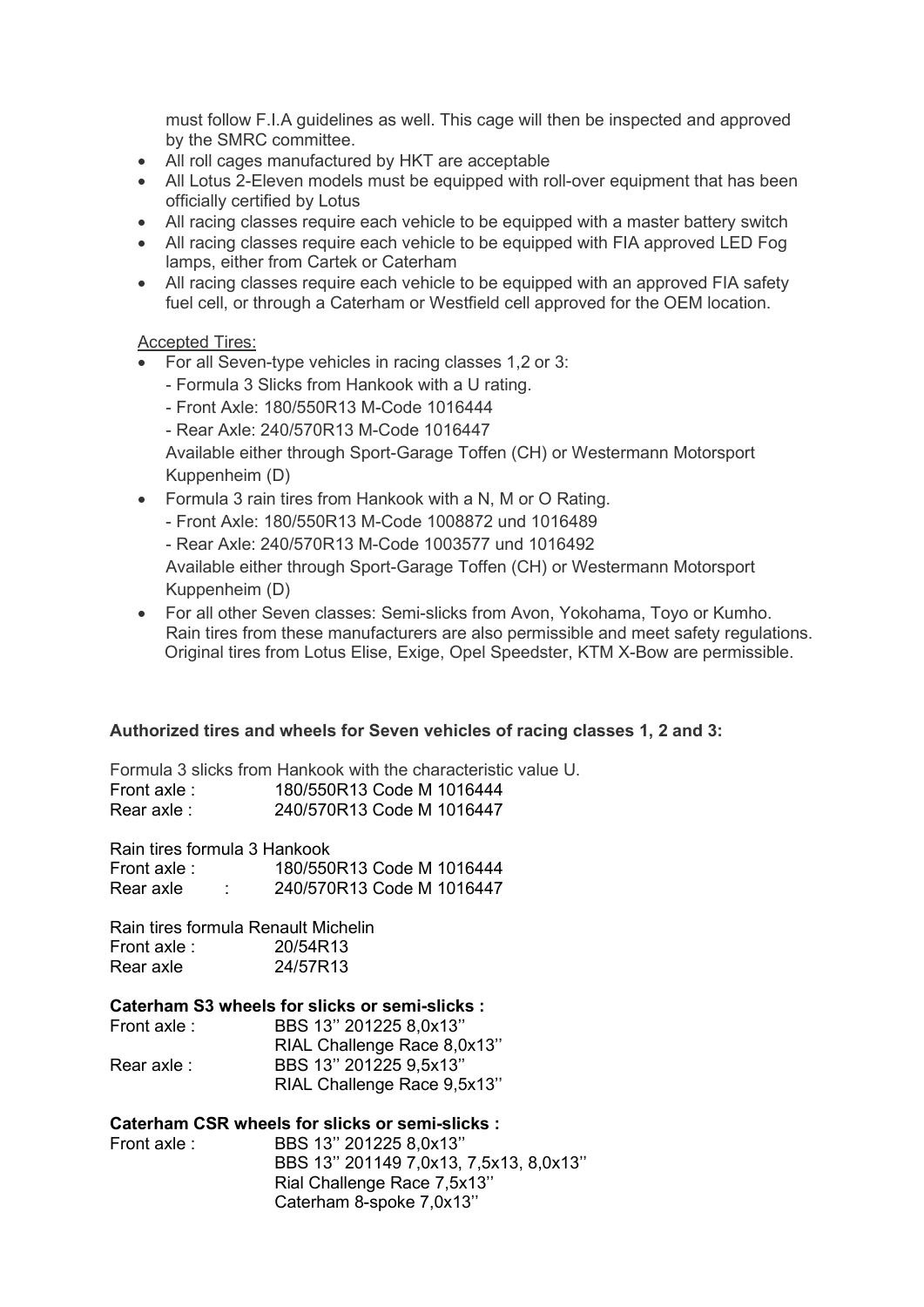| Rear axle : | BBS 13" 201225 9,5x13" ou 10x13**     |
|-------------|---------------------------------------|
|             | BBS 13" 201149 9.0x13, 9.5x13, 10x13" |
|             | RIAL Challenge Race 9,5x13"           |
|             | Caterham 9-spoke 9,0x13"              |

### § 10 SMRC Track Experience (STE)

The STE is the ideal entry into SMRC for all ambitious Seven, Lotus and X-Bow drivers. This environment provides a safe and closed-off race track for novices to learn from well-season SMRC drivers through three to four 30-minute driving sessions.

The STE follows the guidelines of the SMRC Eurocup to provide new members and beginners with a solid introduction to Motorsport, and offers participants with the opportunity to slowly and consistently increase their own limits with like-minded individuals. Because of this, there will not be any time-keeping or competitions.

- Approved vehicle following guidelines mentioned in §2
- Approved helmet

## § 11 Sponsoring/ Advertisement

Sponsor advertisements of the SMRC must be mounted per the regulations. Personal advertisements may be mounted on free spaces, so long as the advertised companies are not in any type of competition with SMRC sponsors.

### § 12 Starting Numbers

Starting numbers must be mounted on both the right- and left-hand side of the cars nose/bonnet.

### § 13 Driver briefing

At least one driver briefing takes place in the paddock, which can be found on the event's time schedule. Every participant is responsible for informing oneself over the time and place. Participation of the driver briefing is **manadatory**. Drivers who fail to participate are not authorised to start the race. If there is enough time available and the driver pays a fee of  $\epsilon$ 100-, a personal driver briefing may be possible.

### §14 Attendance / Entry fee

The maximum attendance is dependant on the racetrack guidelines. The entry must be filled out and sent online.

The amount of each entry fee is posted on the website.

### §15 Protest

The protest fee amounts to  $\epsilon$  250. Every protest must be submitted in writing no later than 30 minutes after the club race.